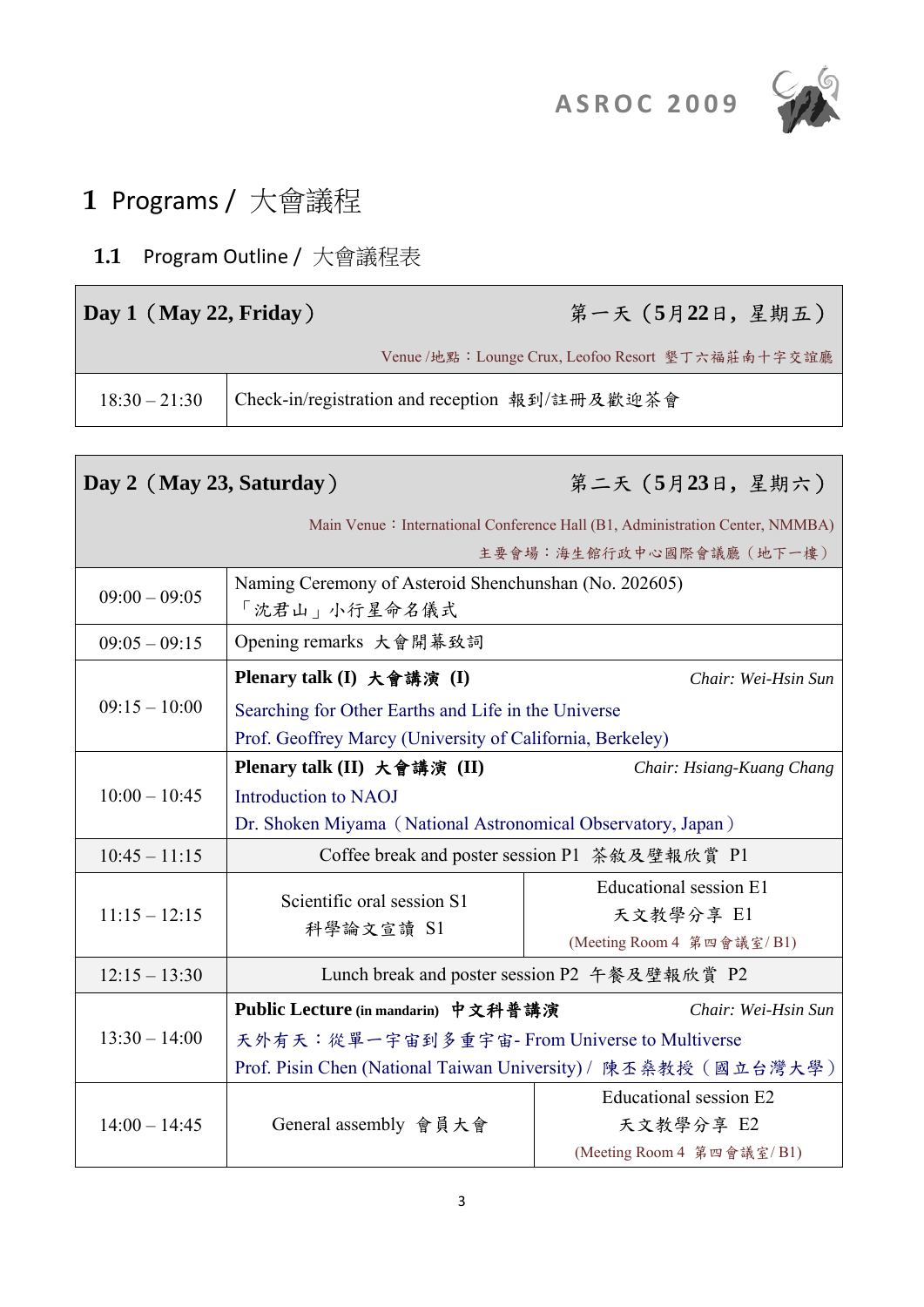

| 第二天 (5月23日, 星期六)<br>Day 2 (May 23, Saturday)                                                             |                                                                                   |                                                                  |  |
|----------------------------------------------------------------------------------------------------------|-----------------------------------------------------------------------------------|------------------------------------------------------------------|--|
| Main Venue: International Conference Hall (B1, Administration Center, NMMBA)<br>主要會場:海生館行政中心國際會議廳 (地下一樓) |                                                                                   |                                                                  |  |
| $14:45 - 15:00$                                                                                          | Group photo session 與會來賓團體照                                                       |                                                                  |  |
| $15:00 - 15:30$                                                                                          | Coffee break and poster session P3 茶敘及壁報欣賞 P3                                     |                                                                  |  |
| $15:30 - 16:45$                                                                                          | Scientific oral session S2<br>科學論文宣讀 S2                                           | Educational session E3<br>天文教學分享 E3<br>(Meeting Room 4 第四會議室/B1) |  |
| $16:45 - 17:00$                                                                                          | Coffee break and poster session P4 茶敘及壁報欣賞 P4                                     |                                                                  |  |
| $17:00 - 18:00$                                                                                          | Scientific oral session S3<br>科學論文宣讀 S3                                           | Educational session E4<br>天文教學分享 E4<br>(Meeting Room 4 第四會議室/B1) |  |
| $18:00 - 19:45$                                                                                          | The 6th ALMA-Taiwan town meeting 第六届 ALMA-台灣 交流討論會<br>(Meeting Room 3 第三會議室 / B1) |                                                                  |  |
| $19:45 - 22:00$                                                                                          | Stargazing carnival 「南十字星座」觀星活動<br>(Kenting Observatory 墾丁天文台)                    |                                                                  |  |

| Day $3$ (May 24, Sunday) |                                                          | 第三天 (5月24日,星期日)                                                                                          |
|--------------------------|----------------------------------------------------------|----------------------------------------------------------------------------------------------------------|
|                          |                                                          | Main Venue: International Conference Hall (B1, Administration Center, NMMBA)<br>主要會場:海生館行政中心國際會議廳 (地下一樓) |
| $09:00 - 10:15$          | Scientific oral session S4<br>科學論文宣讀 S4                  | Educational session E5<br>天文教育論文宣讀 E5<br>(Meeting Room 4 第四會議室/B1)                                       |
| $10:15 - 10:40$          | Coffee break and poster session P5 茶敘及壁報欣賞 P5            |                                                                                                          |
| $10:40 - 11:00$          | Presentation of best poster awards<br>頒發最佳壁報論文獎及得獎論文口頭報告 |                                                                                                          |
| $11:00 - 12:15$          | Scientific oral session S5<br>科學論文宣讀 S5                  | Educational session E6<br>天文年天文教育活動討論 E6<br>(Meeting Room 4 第四會議室/B1)                                    |
| $12:15 - 12:25$          | Closing remarks 大會閉幕致詞                                   |                                                                                                          |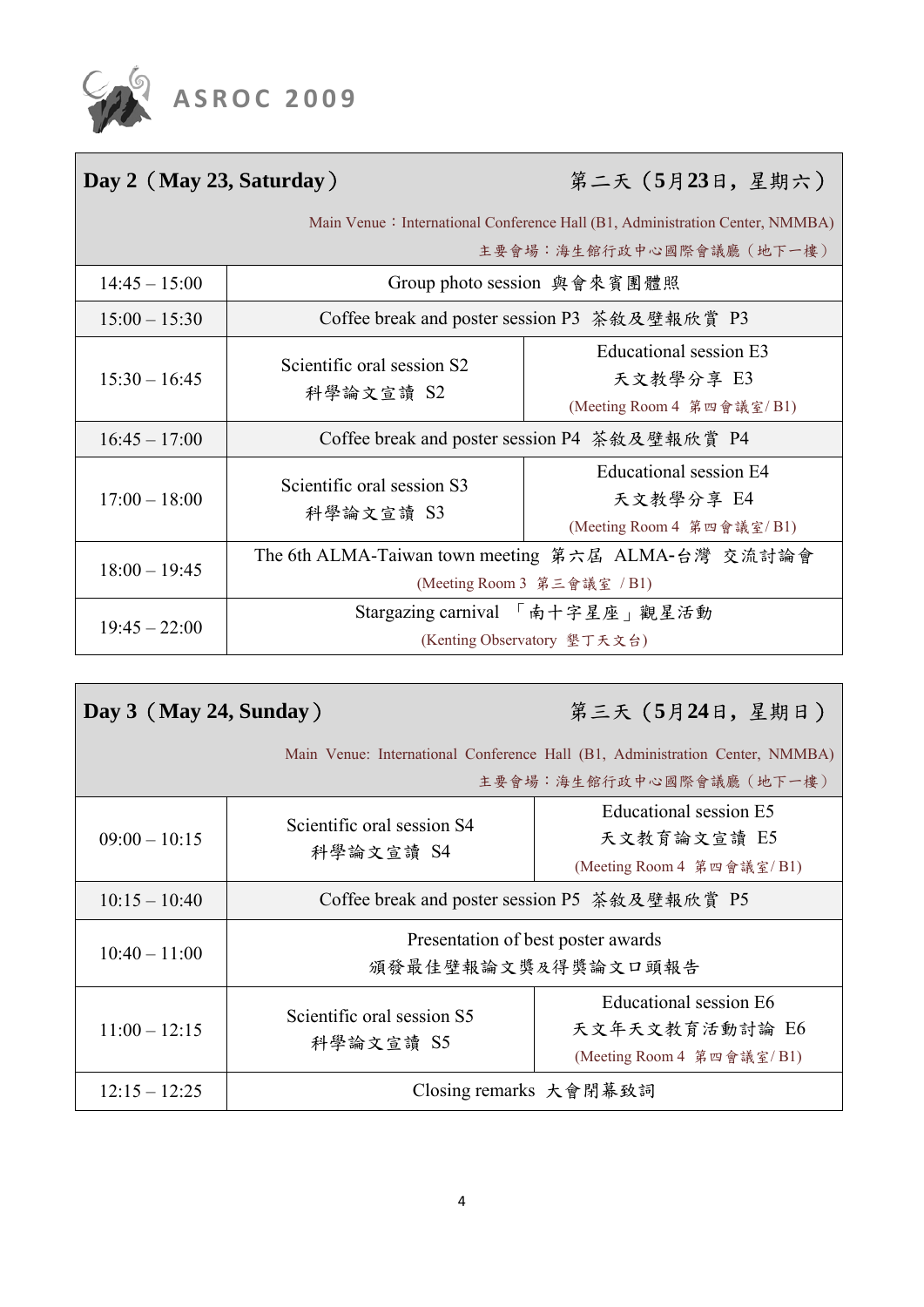

#### **1.2** Scientific Oral Sessions / 科學論文宣讀

|                                                                                           | 第二天 (5月23日,星期六)<br>Day 2 (May 23, Saturday)                                                                                                |  |  |
|-------------------------------------------------------------------------------------------|--------------------------------------------------------------------------------------------------------------------------------------------|--|--|
|                                                                                           | Venue /會場: International Conference Hall (B1, Administration Center, NMMBA)<br>海生館國際會議廳 (行政中心地下一樓)                                         |  |  |
| Scientific oral sessions S1 科學論文宣讀 S1<br><b>Star Formation (I) – Chair: Yi-Jehng Kuan</b> |                                                                                                                                            |  |  |
| $11:15 - 11:30$                                                                           | SMA and CARMA Observations of Young Brown Dwarfs in rho Ophiuchus and Taurus /<br>Ngoc Phan-Bao, ASIAA (S1-1)                              |  |  |
| $11:30 - 11:45$                                                                           | Millimeter- and Submillimeter-Wave Observations of Barnard 1-bN and Barnard 1-bS /<br>Fang-Chun Liu, ASIAA/NCU (S1-2)                      |  |  |
| $11:45 - 12:00$                                                                           | SMA Observation of a Very Low Luminosity Object / Chao-Ling Hung, NTHU (S1-3)                                                              |  |  |
| $12:00 - 12:15$                                                                           | Young Stellar Population in the Lupus Molecular Clouds / Ya-Ting Jhang, NCU (S1-4)                                                         |  |  |
|                                                                                           | Scientific oral sessions S2 科學論文宣讀 S2<br><b>Planetary System – Chair: Wenping Chen</b>                                                     |  |  |
| $15:30 - 15:45$                                                                           | The Atomic Hydrogen of Titan Dancing in the Saturnian Magnetosphere / Wei-Ling Tseng,<br>$NCU(S2-1)$                                       |  |  |
| $15:45 - 16:00$                                                                           | Neptune migration model with one extra planet / Lun-Wen Yeh, NTHU (S2-2)                                                                   |  |  |
| $16:00 - 16:15$                                                                           | The formation of the low latitude boundary layer in Mercury's magnetosphere: a 3D hybrid<br>simulation study / Yung-Ching Wang, NCU (S2-3) |  |  |
| $16:15 - 16:30$                                                                           | NEO family identification associated with Earth impacted asteroid 2008 TC3 / Shinsuke Abe,<br>$NCU$ (S2-4)                                 |  |  |
| $16:30 - 16:45$                                                                           | Can a planet shine a star? / Pin-Gao Gu, ASIAA (S2-5)                                                                                      |  |  |
| Scientific oral sessions S3 科學論文宣讀 S3<br>Extragalactic – Chair: Lin-wen Chen              |                                                                                                                                            |  |  |
| $17:00 - 17:15$                                                                           | 15 GHz VLBI detection of the HST-1 feature in the M87 jet / Chin-Shin Chang, MPIfR<br>$(S3-1)$                                             |  |  |
| $17:15 - 17:30$                                                                           | Dust Properties in Metal-Poor Galaxies Observed by AKARI / Hiroyuki Hirashita, ASIAA<br>$(S3-2)$                                           |  |  |
| $17:30 - 17:45$                                                                           | Cosmic Rays in Active Galaxies / Chorng-Yuan Hwang, NCU (S3-3)                                                                             |  |  |
| $17:45 - 18:00$                                                                           | The Current Status of the ALMA-Taiwan Project / Nagayoshi Ohashi, ASIAA (S3-4)                                                             |  |  |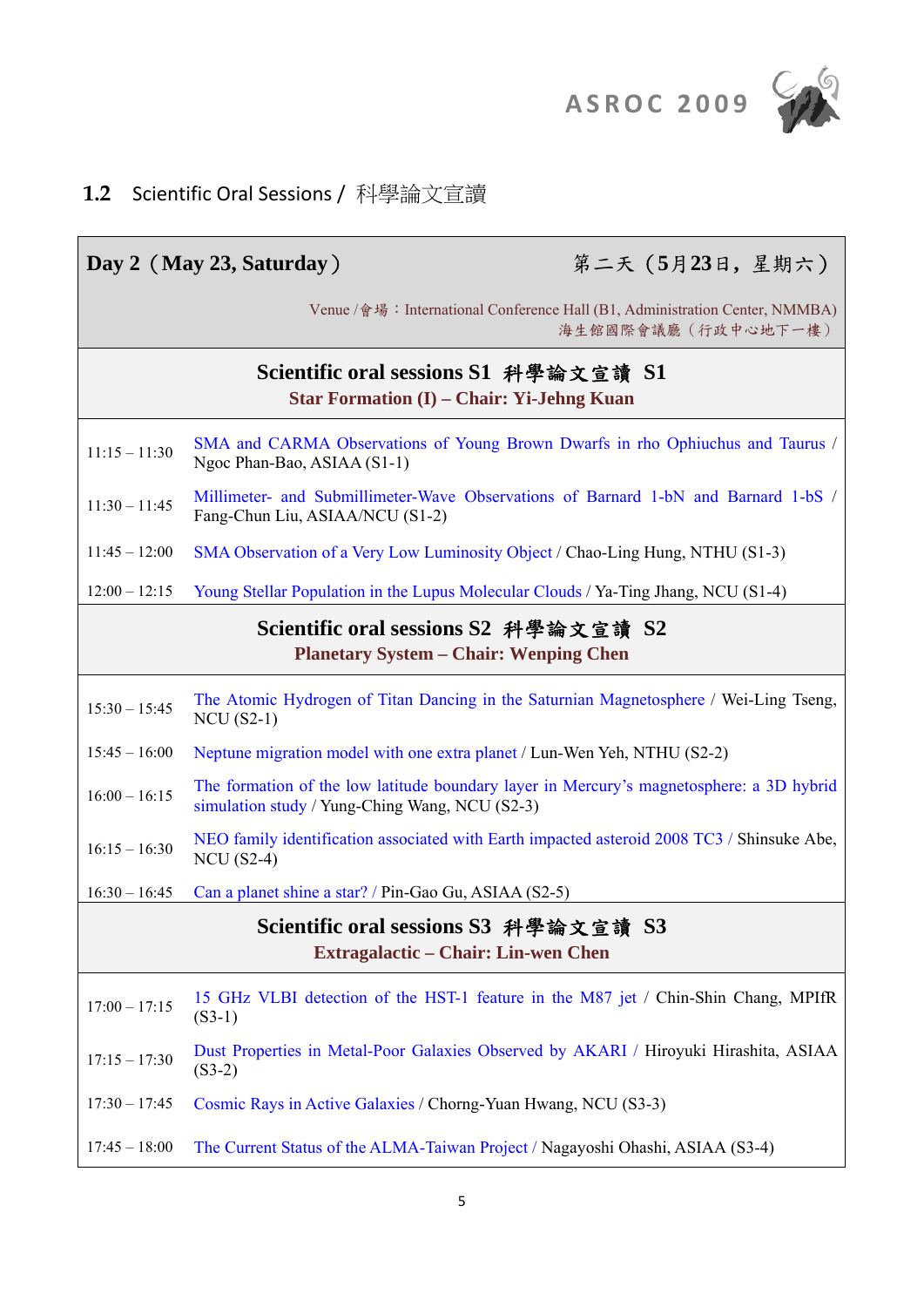

### **Day 3**(**May 24, Sunday**) 第三天(**5**月**24**日**,** 星期日)

Venue /會場: International Conference Hall (B1, Administration Center, NMMBA) 海生館國際會議廳(行政中心地下一樓)

|                 | Scientific oral sessions S4 科學論文宣讀 S4<br>Solar and High-Energy – Chair: Hsiang-Kuang Chang                                                                                             |
|-----------------|----------------------------------------------------------------------------------------------------------------------------------------------------------------------------------------|
| $09:00 - 09:15$ | Measurements of absorption, emissivity reduction, and local suppression of solar acoustic<br>waves in sunspots with different frequencies and phase velocities / Hui Zhao, NTHU (S4-1) |
| $09:15 - 09:30$ | Observations and Theory of Solar Flares and Coronal Mass Ejections / Frank C.Z. Cheng,<br>$NCKU (S4-2)$                                                                                |
| $09:30 - 09:45$ | Asteroseismology of magnetars and QPOs in X-ray outburst of SGR 1806-20 and SGR<br>1900+14 / Sergey Bastrukov, NTHU (S4-3)                                                             |
| $09:45 - 10:00$ | Emissions from pulsar wind zone / Jumpei Takata, TIARA (S4-4)                                                                                                                          |
| $10:00 - 10:15$ | Current Status of Lulin 2-m Telescope Construction Project / Kinoshita Daisuke, NCU (S4-5)                                                                                             |
|                 | Scientific oral sessions S5 科學論文宣讀 S5<br><b>Star Formation (II) and Galactic – Chair: Chorng-Yuan Hwang</b>                                                                            |
| $11:00 - 11:15$ | Extremely active molecular jets in L1448C / Naomi Hirano, ASIAA (S5-1)                                                                                                                 |
| $11:15 - 11:30$ | SMA Observations of the UC HII Region G5.89-0.39 / Yu-Nung Su, ASIAA (S5-2)                                                                                                            |
| $11:30 - 11:45$ | Investigation of Complex Organic Molecules in Orion KL / Yu-Sen Hsu, NTNU (S5-3)                                                                                                       |
| $11:45 - 12:00$ | A Panoramic View of Star Formation in the Milky Way / Hsu-Tai Lee, ASIAA (S5-4)                                                                                                        |
| $12:00 - 12:15$ | A Comprehensive Census and Characterization of Galactic Open Clusters / Wen-Ping Chen,<br>$NCU$ (S5-5)                                                                                 |